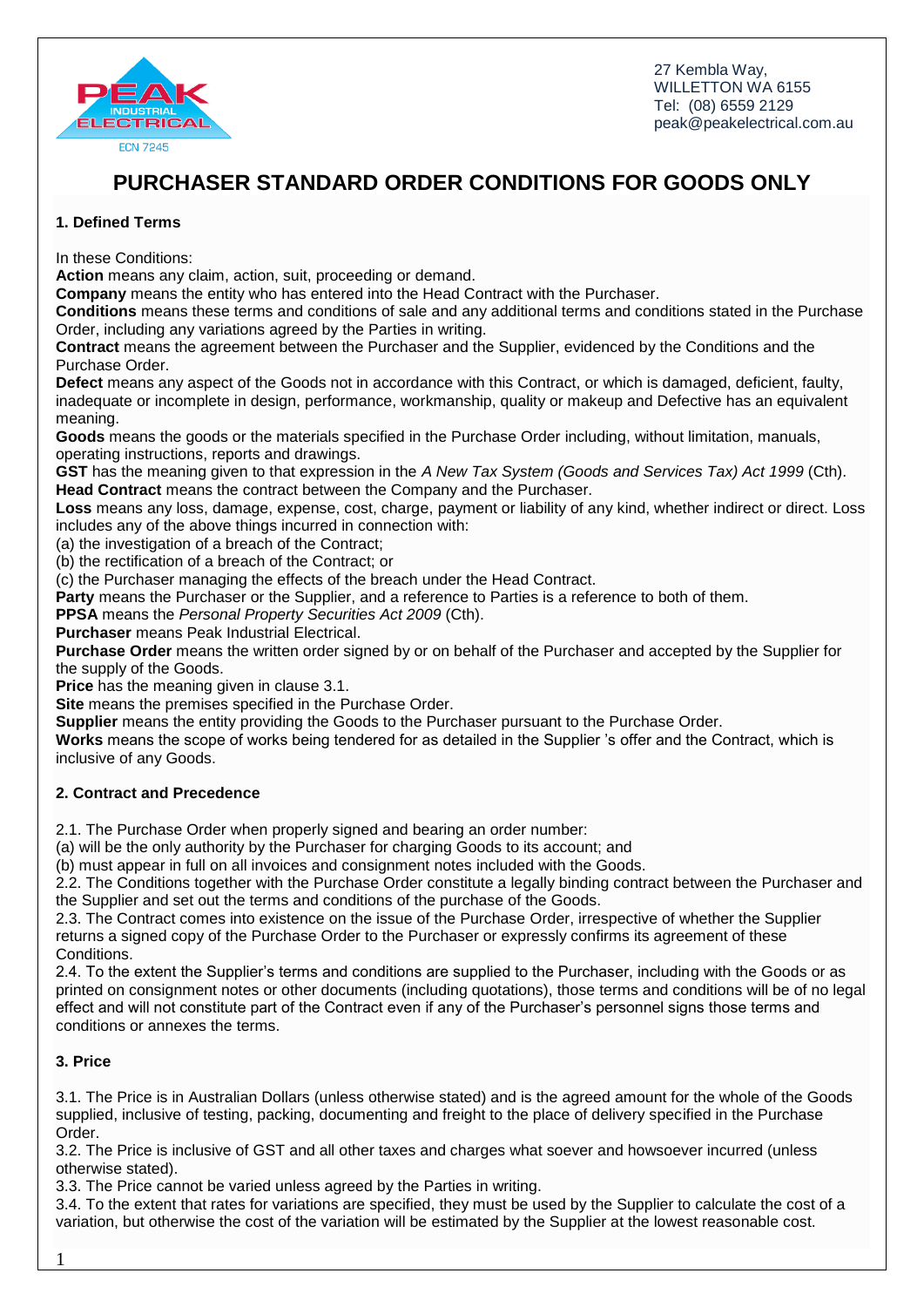

# **4. Payment**

4.1. The Supplier must claim payment for the supply of the Goods by submitting to the Purchaser invoices monthly. Each such invoice must:

(a) be a tax invoice;

(b) be correctly dated;

(c) refer to the Purchase Order; and

(d) list the particular Goods to be supplied.

4.2. Compliance by the Supplier with clause 4.1 is a condition precedent to the Supplier's entitlement to claim the amount stated in an invoice submitted by the Supplier to the Purchaser.

4.3. Save to the extent provided for in these Conditions, the Purchaser will not be liable to pay for the Goods until the Goods have been supplied in accordance with, and as specified in, the Contract.

4.4. The Purchaser may, within 7 days of receiving a Supplier invoice, request by written notice that the Supplier provides the Purchaser with all additional relevant records to calculate and verify the amount set out in any Supplier invoice, by the time stated in the notice or, whether no time is specified, within 48 hours.

4.5. Subject to clause 4.2, the Purchaser must pay the Supplier the amount claimed in an invoice within 30 days of the end of the month in which the invoice was submitted.

4.6. Unless otherwise agreed, the Supplier acknowledges and agrees that:

(a) the Purchaser only processes invoices for payment at the end of each month;

(b) the submission of an invoice earlier than the time for submission of that invoice must not be taken to have been submitted until that time; and

(c) all invoices received after the 25th day of the month may be processed as being received in the following month. 4.7. Duty, excise or other government charges required to be charged by the Supplier must be stated separately on the invoice.

4.8. Invoices which do not comply with clauses 4.1 and 4.2 will be returned to the Supplier and must not be treated as giving rise to any entitlement under clause 4.2 until such time as re-submitted in a complying form.

## **5. Time**

5.1. Time is of the essence as to the Supplier's performance under the Purchase Order. The delivery of the Goods to the place of delivery specified in the Purchase Order must be achieved by the delivery date specified in the Purchase Order unless an extension of time has been agreed to in writing by the Purchaser.

5.2. The Supplier must immediately report to the Purchaser any actual or likely delay in delivery of the Goods and its cause. The Supplier must take all reasonable steps to prevent delay.

5.3. The Purchaser reserves the right to cancel the Purchase Order:

(a) if the full amount of the Goods ordered is not delivered to the place of delivery; or

(b) if a delivery date has been specified, if the Goods are not delivered to the place of delivery by the delivery date.

## **6. Conformance to Purchase Order and Specifications**

6.1. The Supplier must ensure that the Goods are in accordance with, and comply strictly with the Purchase Order, and every aspect of specifications, drawings, samples or other description (if any) furnished by the Purchaser to the Supplier with the Purchase Order and must promptly notify the Purchaser in writing of any ambiguity, discrepancy or inconsistency in any information set out in the Purchase Order.

6.2. After receipt of a notice from the Supplier, the Purchaser must within 10 days of receipt of the notice instruct the Supplier as to the course it must adopt.

## 7. **Cancellation**

7.1. In addition to its rights under this clause, the Purchaser may cancel all or any part of the Purchase Order at any time for any reason, in its absolute discretion by written notice of cancellation to the Supplier but:

(a) subject to clause 5.3, the Purchaser will pay for any Goods delivered prior to the cancellation;

(b) if Goods have been shipped, but not delivered, at the time of cancellation the Purchaser must either:

(i) accept those Goods when delivered, and pay the Price for them; or

(ii) return those Goods to the Supplier at the Purchaser's expense;

(c) if the Goods have not been shipped at the time of cancellation, on receiving the cancellation notice the Supplier must stop manufacturing (or cancel any third party supply of) the Goods in accordance with and to the extent specified in the cancellation notice, and do everything possible to mitigate any costs incurred in relation to the Goods; and (d) if clause 7.1(b)(ii) or clause 7.1(c) applies: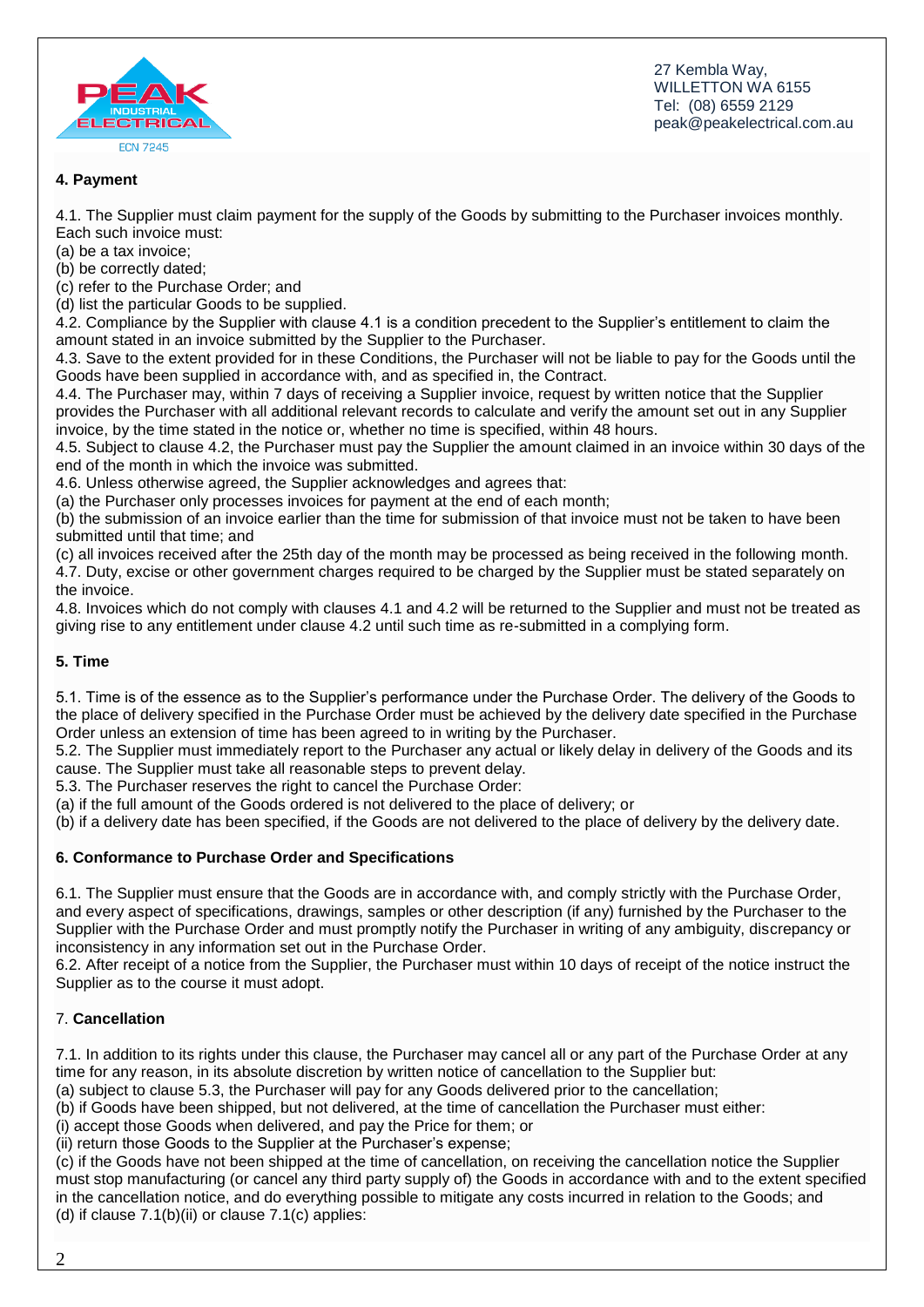

(i) to the extent that the Goods were manufactured or fabricated in accordance with its specifications, the Purchaser must pay costs reasonably incurred by the Supplier prior to the date of the cancellation which is directly attributable to the placing of the Purchase Order and which the Supplier is not able to recoup in some other way; (ii) the Supplier is not entitled to the Price of those Goods or to any compensation for that cancellation other than as specified in clause 7.1(d)(i); and

(iii) the maximum compensation payable under clause  $7.1(d)(i)$  must not exceed the Price.

## **8. Warranties**

8.1. The Supplier warrants:

(a) it will exercise the skill, care and diligence to the standard acceptable to the trade, industry or profession of a similar nature;

(b) it will perform the Works in a timely and professional manner using appropriately trained and experienced personnel;

(c) all applicable standards will be applied to the Goods;

(d) the Goods will be fit for purpose;

(e) it will supply the Goods in accordance with the Purchase Order and any of the Supplier's documents; and (f) further, in respect of the Goods supplied:

(i) the Goods are free of all liens and encumbrances and the Supplier has good and marketable title to the Goods; (ii) the Goods will be of merchantable quality and be free from substantial defect in workmanship;

(iii) the Supplier has ensured that the Purchaser has been assigned all the usual and customary trade warranties and/or has the benefit of such warranties upon supply of the Goods and that copies of such warranties will be supplier to the Purchaser with invoices for payment; and

(iv) any Goods manufactured or fabricated will perform to the standard agreed by the Parties and in accordance with clause 8.

## **9. Warranty Period and Rectification of Defective Goods**

9.1. The Supplier must immediately rectify or replace at the Purchaser's option and at the Supplier 's absolute cost, any Defective Goods discovered within 15 months after delivery or 12 months after the Goods are first used or enter into the service for which they are purchased, whichever occurs first.

9.2. If the Purchaser reasonably considers that it is necessary to immediately rectify or replace Defective Goods then the Purchaser is not obliged to give the Supplier an opportunity to rectify or replace such Goods before the Purchaser does so or causes a third party to do so. The Supplier must reimburse the Purchaser for the full cost of such removal, replacement or rectification of such Defective Goods.

9.3. The Supplier's obligation to replace or rectify Defective Goods is cumulative of other remedies available to the Purchaser.

9.4. The Supplier must ensure that the Purchaser has the full benefit of any manufacturer's warranties that may be applicable to the Goods and the Supplier must pursue any manufacturer's warranties on the Purchaser's behalf if the Purchaser requests.

9.5. If the Supplier has removed, replaced or rectified Defective Goods, the rectified or replacement Goods must be subject to the same warranty period as the original Goods, from the date of removal, rectification or replacement. 9.6. If the Purchaser elects to accept Defective Goods, such election does not bind the Purchaser to accept any other Defective Goods and does not affect any of the Purchaser's other rights under the Contract in respect of those replacement Goods.

9.7. The Purchaser may assign any or all of the above warranties to any of its clients or related companies and the Supplier consents to such assignment.

## **10. Inspection and Access**

10.1. The Purchaser or its nominated representative will be afforded free access to the Supplier's premises, including but not limited to during manufacture of the Goods, to:

(a) expedite the manufacture of;

(b) inspect; or

(c) examine testing, workmanship and performance of, the Goods.

10.2. The Supplier is not relieved of any of its obligations under the Contract because the Purchaser has inspected the Goods or witnessed any testing prior to delivery of the Goods.

10.3. The Purchaser will be entitled to reject Goods that do not comply with the specifications.

3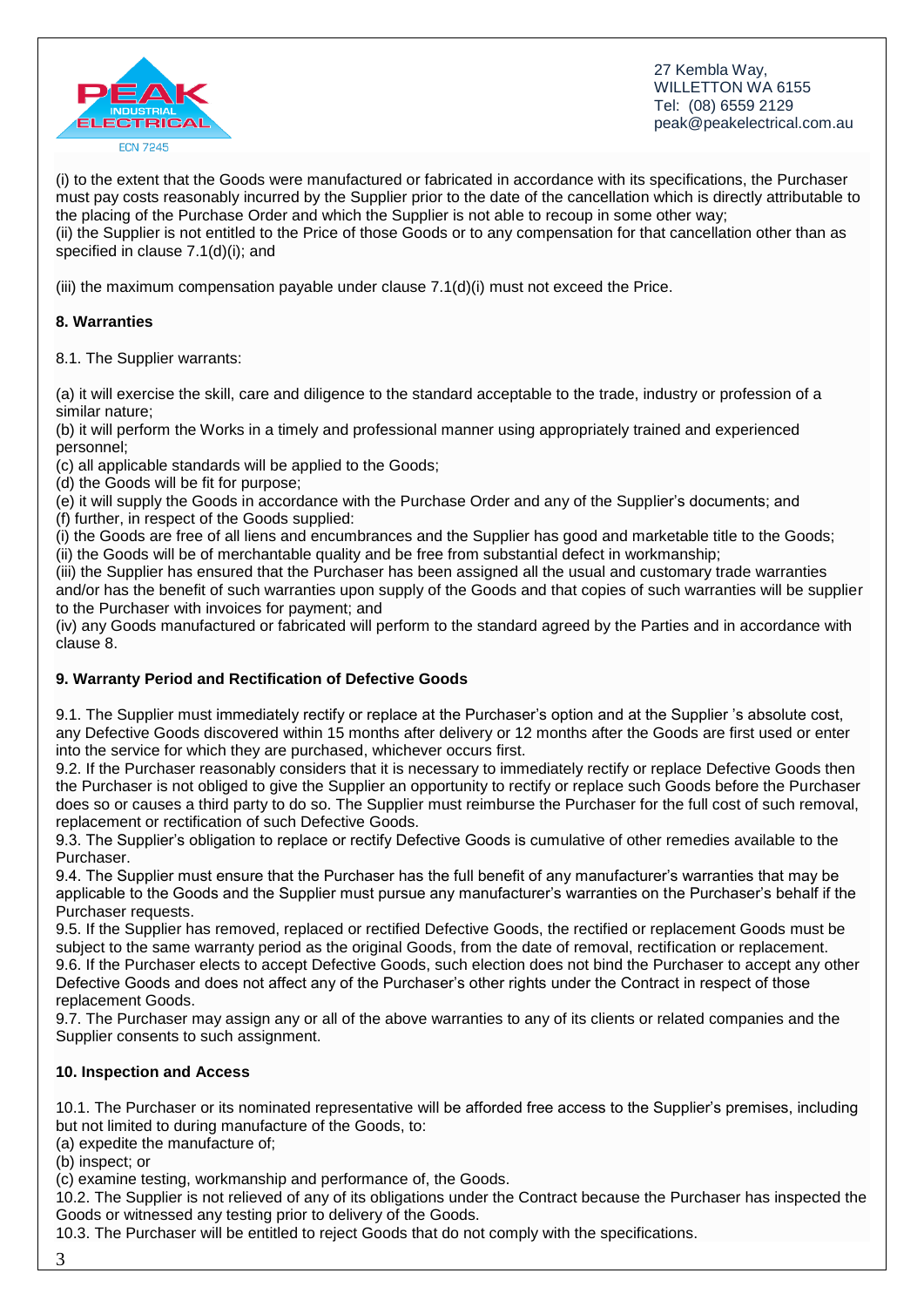



## **11. Liability and Indemnity**

11.1. The Supplier is liable for, indemnifies and will indemnify and keep the Purchaser indemnified against all Loss, and hereby releases and will release the Purchaser from any Action arising directly or indirectly from any breach of any war rant y or obligation of the Supplier under the Purchase Order, except to the extent caused or contributed to by any wrongful act or omission of the Purchaser.

11.2. The rights and obligations under clause 11.1 survive termination of the Purchase Order.

#### **12. Insurance**

12.1. The Supplier must, for as long as it has obligations outstanding in connection with the supply of the Goods, effect and maintain, at its own expense, the following insurances to cover its obligations to the Purchaser under this Purchase Order (unless otherwise specified), including:

(a) workers' compensation as required under law;

(b) professional indemnity insurance for an amount not less than \$5,000,000 per claim and in the aggregate and if no amount is stated, \$5,000,000 per claim and in the aggregate;

(c) product liability insurance of not less than \$20,000,000 per occurrence;

(d) public liability insurance of not less than \$20,000,000 per occurrence;

(e) motor vehicle insurance of not less than \$10,000,000 per occurrence; and

(f) transit insurance for the replacement value of the Goods.

12.2. Compliance by the Supplier with this clause 12 is a condition precedent to the Supplier being entitled to:

(a) make a claim for payment for the supply of Goods; and

(b) payment for the supply of the Goods.

12.3. To the extent permissible under any written or unwritten law, the Supplier must ensure that all insurances to be taken out pursuant to clause 12.1 and such other insurances which the Supplier considers necessary must: (a) extend indemnification in favour of the Purchaser; and

(b) include a cross liability clause which includes a waiver by insurer or underwriters of all expressed or implied right of subrogation against the Purchaser and its officers, employees and agents.

#### **13. Licenses**

Unless otherwise specified in the Purchase Order, the Supplier must, at its cost, obtain all requisite licences, permits and authorities required in performance of the Purchase Order and will comply with all applicable laws and regulations in relation to the Goods. No variation to this Agreement will be of any force or effect unless it is in writing and signed by both Parties.

#### **14. Intellectual Property**

14.1. The Supplier warrants to the Purchaser and its successors in interest that the manufacture, sale or use of the Goods will not infringe or contribute to the infringements of any patents, trademarks, designs, copyrights, or the disclosure of confidential information.

14.2. The Supplier will indemnify the Purchaser and its successors in title against all actions, claims, demands, costs (including but not limited to legal costs), charges, damages and expense arising from or incurred by reason of any infringement of letters patent, registered designs, trademarks, copyright or disclosure of confidential information resulting from the use or sale or intended use of sale of the Goods supplied by the Supplier to the Purchaser.

#### **15. Packing Costs and Standards**

15.1. The Supplier must:

(a) suitably pack the Goods to avoid damage during loading, transit, delivery, unloading or storage;

(b) pack and transport the Goods in accordance with any applicable regulations and industry codes; and (c) clearly mark all packages of the Goods for delivery and the delivery documents for the Goods with the order number and ensure that the delivery documents accompany the Goods to the place of delivery specified in the Purchase Order.

15.2. The Supplier will be liable for any difference in freight charges arising from its failure to:

(a) follow any transport instruction in the Purchase Order;

(b) properly describe the Goods transported; or

(c) suitably pack or otherwise prepare the Goods for transportation.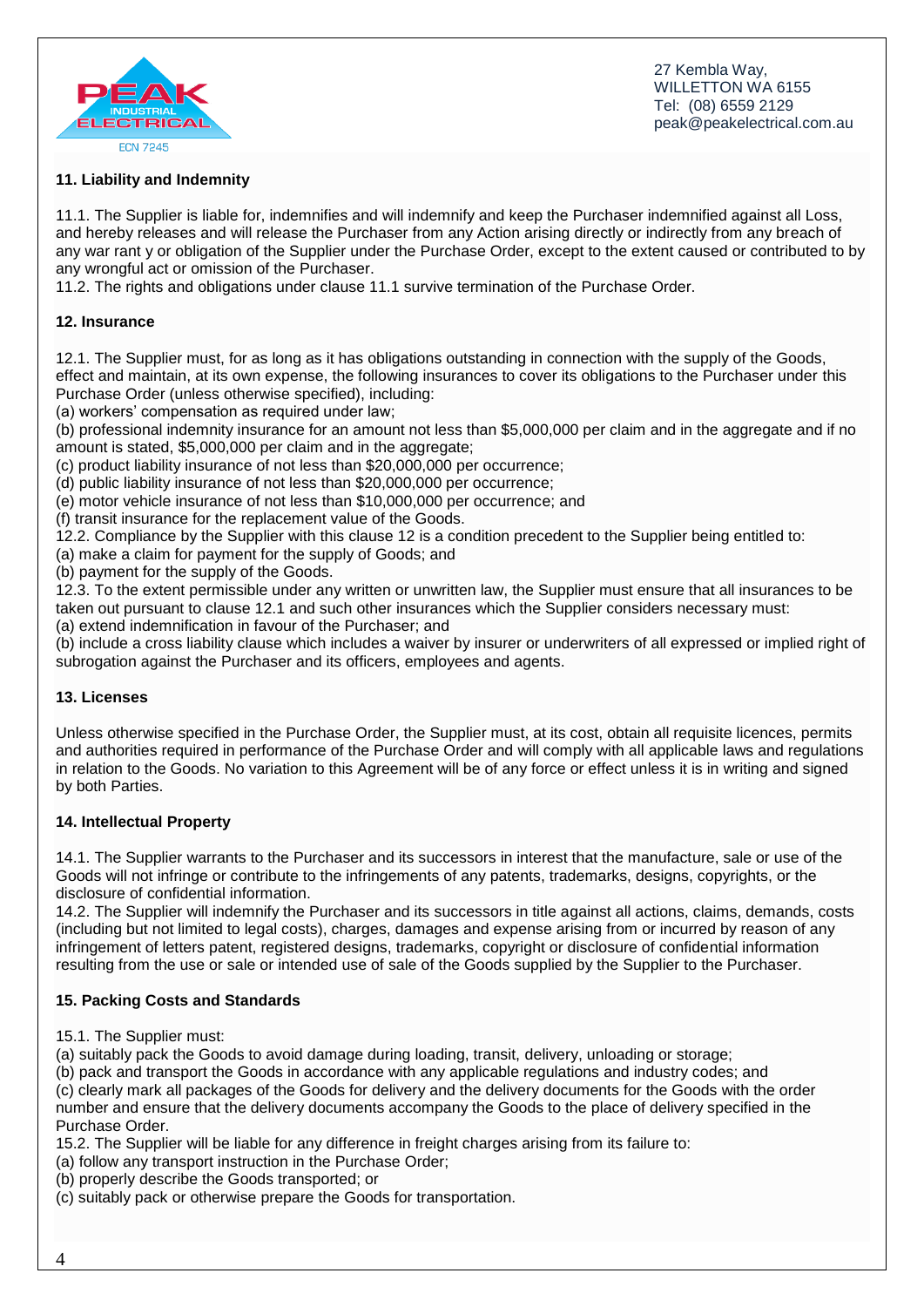

## **16. Installation**

16.1. If the Supplier is required to be present, or is required to perform work on or near the Site specified by the Purchaser, then the Supplier acknowledges and agrees that the Supplier:

(a) is deemed to have examined the Purchaser's Site, the means of access to the Site prior to the delivery of Goods to the Purchaser's Site;

(b) will supply all labour, tools, equipment, materials and such other things as may be required by Supplier to comply with its obligations under the Purchase Order;

(c) will not impede or hinder work in progress by the Purchaser or third parties;

(d) its employees, agents, subcontractors, and invitees will comply with all safety and other regulations applicable to the Purchaser's Site; and

(e) must obey all instructions of the Purchaser or its nominated representative.

## **17. Default and Termination**

17.1. The Contract may be terminated by the Purchaser immediately on giving written notice of termination to the Supplier if the Supplier:

(a) fails to remedy any breach of its obligations under these Conditions within 7 days after receiving written notice from the Purchaser requiring it to do so;

(b) is unable to pay its debts when they fall due;

(c) ceases to hold any licence, qualification, approval, authority or consent required to supply the Goods;

(d) threatens or resolves to become or is in jeopardy of becoming subject to any form of insolvent administration;

(e) being a company, goes into liquidation, whether voluntary or compulsory, or has a receiver or receiver and manager or administrator appointed or an application is made for the Supplier to be wound up;

(f) ceases or threatens to cease to carry on business; or

(g) assigns or subcontracts the Purchase Order or any part of the Supplier's obligations under the Conditions without the prior written consent of the Purchaser, in which case the Purchaser's liability to the Supplier must be limited to payment of the Price for Goods delivered prior to such termination.

17.2. Termination of the Contract does not affect or prejudice any rights of the Purchaser's which have accrued prior to the termination. The Purchaser's exercise of its rights under this clause does not affect or limit its ability to exercise any other right s under the Conditions, under any written or unwritten law.

## **18. Title and Risk**

18.1. Property and ownership of any Goods supplied will pass to the Purchaser from the Supplier on the earlier of payment by the Purchaser for those Goods or receipt of the Goods at the place of delivery as specified in the Purchase Order.

18.2. Risk in the Goods passes to the Purchaser upon acceptance of the Goods at the place of delivery as specified in the Purchase Order.

## **19. Confidentiality**

19.1. The Supplier must keep secret and confidential and will not disclose to any third party without the prior written consent of the Purchaser (except as required by any written or unwritten law) any engineering data, information, specifications, drawings, reports, accounts or other documents supplied or made available by the Purchaser to the Supplier on completion of the Purchase Order.

19.2. Unless otherwise provided in the Purchase Order all plans, drawings and specifications prepared or supplied by or on behalf of the Purchaser and any patterns made there from will be, and remain the property of the Purchaser and must be used by the Supplier only in the performance of the Purchase Order, and will be returned to the Purchaser by the Supplier on completion of the Purchase Order.

19.3. Clause 19 will survive the termination of the Purchase Order.

## **20. Dispute Resolution**

20.1. If a difference or dispute between the Parties arises in connection with the subject matter or interpretation of this Purchase Order, including a dispute concerning a claim under any written or unwritten law (**Dispute**), either Party may by hand or registered post give the other Party written notice of the dispute identifying and providing details of the dispute and titled Dispute Notice (**Dispute Notice**).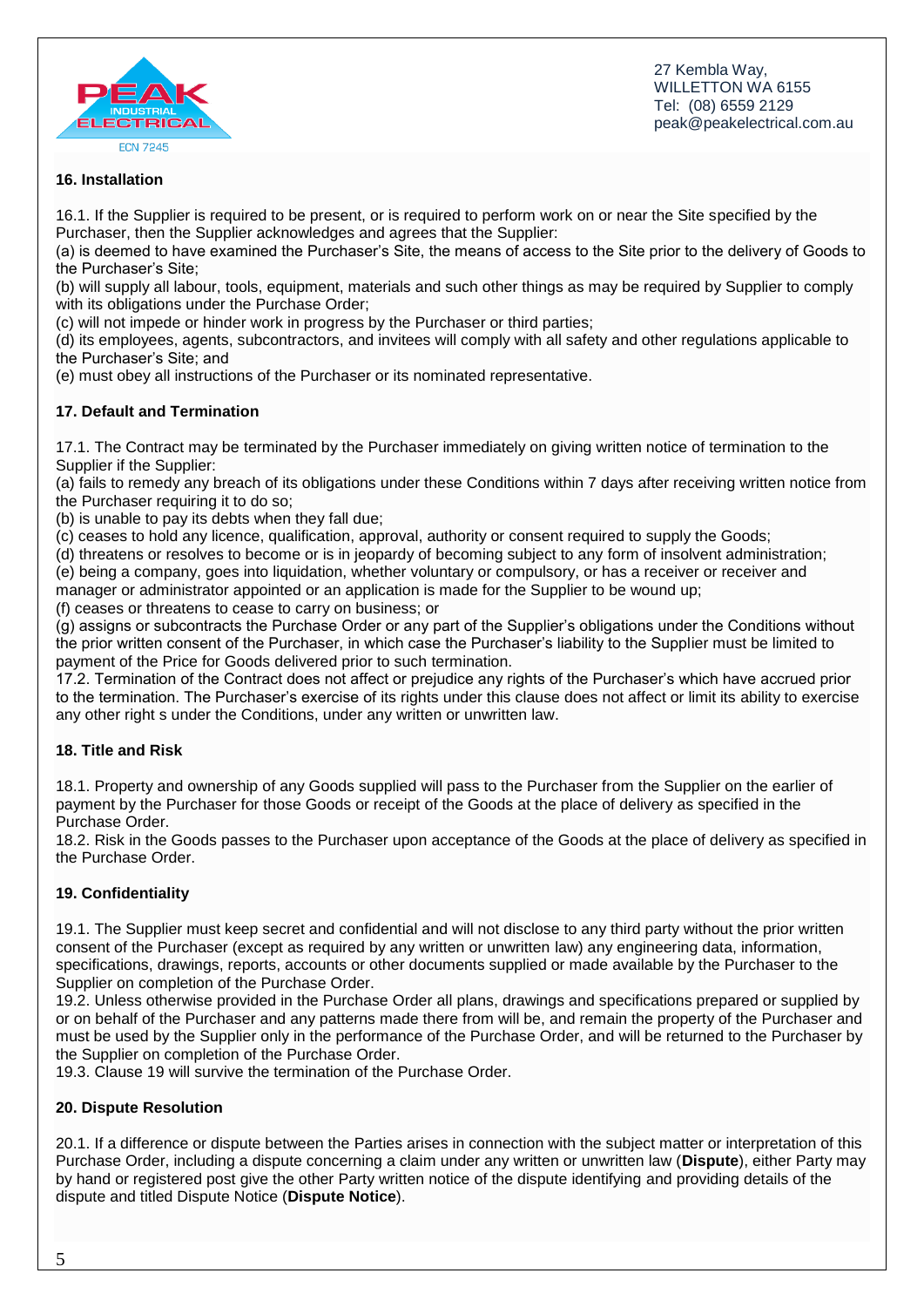

20.2. Within seven (7) days of receipt of a Dispute Notice, representatives of the Parties having authority to bind the Parties must confer to seek to resolve the Dispute or agree on a method of doing so and whether that method will be binding.

20.3. If a resolution or method of resolution has not been agreed within twenty one (21) days of the receipt of the Dispute Notice, the General Manager of the Parties must confer for the same purpose as the Parties' representatives. All aspects of such conference(s) will be privileged.

20.4. Neither Party may institute legal proceedings in respect of any Dispute unless a Dispute Notice in respect thereof has first been given and then only after a period of twenty eight (28) days from receipt of such Dispute Notice has elapsed.

# **21. Security of Payment**

21.1. The Parties agree that for the purposes of any adjudication under the Construction Contracts Act 2004 (WA) in relation to the Purchase Order or the Goods:

(a) the prescribed appointor will be the Chairperson from time to time of The National Electrical and Communications Association in the State of Western Australia; and

(b) the amount set out in a payment certificate given by the Purchaser is the amount of the 'progress payment' calculated in accordance with the terms of the Contract to which the Supplier is entitled.

# **22. Personal Properties Security Act**

22.1. In this clause 22 words and expressions which are not defined in these Conditions but which have a defined meaning in the PPSA have the same meaning as in the PPSA.

22.2. The Supplier acknowledges that the Purchaser has a purchase money security interest in the Goods including, but not limited to, where the Purchaser has paid the Supplier (in whole or in part) for the Goods prior to delivery. 22.3. The Supplier acknowledges that if the Purchaser has rights and interests in proceeds derived from the Goods such rights and interests constitute a security interest in such proceeds.

22.4. The Purchaser may register any security interest on the PPSA register in any manner it chooses (including by registering one or more financing statements in relation to its interest in the Goods, with such expiry dates as the Purchaser determines in its absolute discretion). The Supplier must provide the Purchaser with any information it requires for the purposes of giving effect to such registration.

22.5. For the purposes of section 157(3) of the PPSA, the Supplier irrevocably and unconditionally waives its right to receive any notice from the Purchaser in connection with the registration of a financing statement or a financing change statement in respect of the Goods.

22.6. If section 95 or chapter 4 of the PPSA would otherwise apply to the enforcement of any security interests then those provisions are excluded, to the extent possible.

22.7. The Supplier must take any steps (including the provision of informat ion) the Pur chaser reasonably requires to perfect or otherwise ensure the enforceability and priority of any security interest.

22.8. Neither the Supplier nor the Purchaser will disclose information of the kind described in PPSA section 275(1), unless section 275(7) of the PPSA applies.

22.9. Until the Purchaser security interest (whether perfected or not) is satisfied, the Supplier agrees not to cause or allow a security interest of higher priority to be created in the Goods. If the Supplier breaches this subclause, the Supplier must indemnify the Purchaser for any Loss suffered.

# **23. Head Contract Acknowledgement and Operation**

23.1. The Supplier acknowledges that the Head Contract imposes requirements on the Purchaser which must be complied with by the Purchaser and each of its suppliers in the performance of the Head Contract (including but not limited to):

(a) documentation; or

(b) discretionary directions, given by the Company, under or in connection with the Head Contract (**Company Requirements**).

23.2. The Company Requirements, in so far as they relate to the Supplier, are acknowledged and agreed by the Supplier to be implemented by the powers and discretions provided to the Purchaser in this Purchase Order (and which the Supplier must compl y with irrespective of whether it has knowledge or a means of knowledge of the Company Requirements).

23.3. The Supplier warrants that it will comply with all the Company Requirements required by the Purchaser and it will ensure that any of the Supplier's officers, employees or agents comply with the requirements of the Purchaser in connection with the Company Requirements.